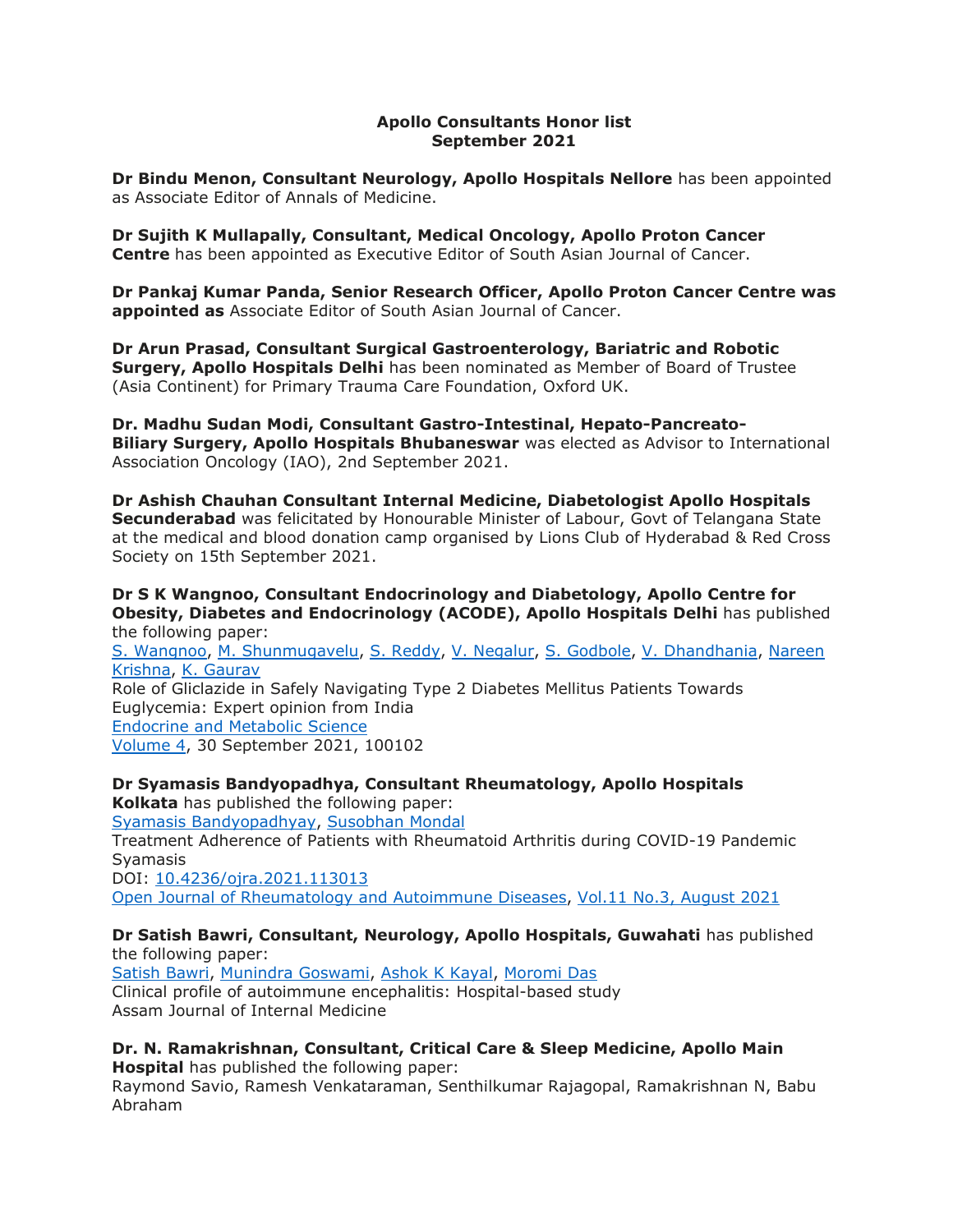Nutrition therapy in patients requiring non-invasive ventilation in the intensive care unit: Feasibility, tolerance, and complications Indian Journal of Respiratory Care. September 2021

# **Dr Sanjay P Khare, Consultant Internal Medicine** has published the following paper: Dr Sanjay P Khare, Dr Hrishikesh Morkhade and Dr Nazia Khan

A Devious Disease Deceptively Presenting As A Straight Forward Gastro Enteritis Indian journal of Research, Volume 10, Issue – 08, August 2021

#### **Dr Ardija Singh, Junior Consultant, Apollo Hospitals, Guwahati** has published the following paper:

Dr. Ardija Singh, Dr. Geeta Patkar, Dr. Bharti Tendulkar. Peri operative airway and respiratory complications in children undergoing cleft lip and palate repair at a tertiary institute: An observational study. Int J Med Anesthesiology 2021;4(3):30-35. DOI: [10.33545/26643766.2021.v4.i3a.277](https://apc01.safelinks.protection.outlook.com/?url=https%3A%2F%2Fdoi.org%2F10.33545%2F26643766.2021.v4.i3a.277&data=04%7C01%7Cdranil_t%40apollohospitalsdelhi.com%7C4dacc972dc5c424ec4ef08d99386de35%7C6a4994b0b5fa40878c728214c8b7bc21%7C0%7C0%7C637703029762598766%7CUnknown%7CTWFpbGZsb3d8eyJWIjoiMC4wLjAwMDAiLCJQIjoiV2luMzIiLCJBTiI6Ik1haWwiLCJXVCI6Mn0%3D%7C1000&sdata=XOlFtogiFqN7V%2BbzWzd1NJWNhcCdrZJAH8pDkGzziSo%3D&reserved=0)

#### **Dr Ankur Agarwala, Consultant Urology, Apollo Hospitals, Guwahati** has published the following paper:

Ankur Agarwala, Somendra Bansal, Narmada P Gupta Bilateral Orchidectomy Revisited in Management of Metastatic Hormone-Sensitive Prostate Cancer

Indian Journal of Surgical [Oncology](https://apc01.safelinks.protection.outlook.com/?url=https%3A%2F%2Flink.springer.com%2Fjournal%2F13193&data=04%7C01%7Cdranil_t%40apollohospitalsdelhi.com%7C4dacc972dc5c424ec4ef08d99386de35%7C6a4994b0b5fa40878c728214c8b7bc21%7C0%7C0%7C637703029762598766%7CUnknown%7CTWFpbGZsb3d8eyJWIjoiMC4wLjAwMDAiLCJQIjoiV2luMzIiLCJBTiI6Ik1haWwiLCJXVCI6Mn0%3D%7C1000&sdata=zL50%2BK%2B8wtjFlcMiIGuMDgbS0xJ7weTdzJCtFBD9aaM%3D&reserved=0) volume 12, pages565–570 (2021)

#### **Dr Sujith K Mullapally, Consultant, Medical Oncology, Apollo Proton Cancer Centre** has published the following papers:

Mullapally SK, Panda PK. Bevacizumab in recurrent glioma: Variable doses, volatile benefits. Cancer Res Stat Treat [serial online] 2021 [cited 2021 Oct 11];4:576-7. Available from: [https://www.crstonline.com/text.asp?2021/4/3/576/325901](https://apc01.safelinks.protection.outlook.com/?url=https%3A%2F%2Fwww.crstonline.com%2Ftext.asp%3F2021%2F4%2F3%2F576%2F325901&data=04%7C01%7Cdranil_t%40apollohospitalsdelhi.com%7C4dacc972dc5c424ec4ef08d99386de35%7C6a4994b0b5fa40878c728214c8b7bc21%7C0%7C0%7C637703029762608726%7CUnknown%7CTWFpbGZsb3d8eyJWIjoiMC4wLjAwMDAiLCJQIjoiV2luMzIiLCJBTiI6Ik1haWwiLCJXVCI6Mn0%3D%7C1000&sdata=y1cG%2B8DSbs%2FA9ZMj3k8yHnBfDk1PWheiTpy5pMMk5%2FQ%3D&reserved=0)

Bajpai J, Mullapally SK, Kapoor A, Ghosh J, Rekhi B. Pazopanib in metastatic soft tissue sarcomas: Testing the waters in developing world. Indian J Cancer. 2021 Jul-Sep;58(3):365-370. doi: 10.4103/ijc.IJC\_314\_19. PMID: 33753596.

## **Dr Bhawna Sirohi, Consultant Medical Oncology, Apollo Proton Cancer Centre** has published the following papers:

Stanway S, Lodge M, Sullivan R, Diprose K, Young AM, Crisp N, Lewis P, Eden T, Aggarwal A, Nadin A, Chinegwundoh F, Sirohi B, Byrne G, Cowan R. The UK's contribution to cancer control in low-income and middle-income countries. Lancet Oncol. 2021 Sep;22(9):e410 e418. doi: 10.1016/S1470-2045(21)00380-6. PMID: 34478677.

Stanway S, Lodge M, Sullivan R, Diprose K, Young AM, Crisp N, Lewis P, Eden T, Aggarwal A, Nadin A, Chinegwundoh F, Sirohi B, Byrne G, Cowan R. The UK's contribution to cancer control in low-income and middle-income countries. Lancet Oncol. 2021 Sep;22(9):e410 e418. doi: 10.1016/S1470-2045(21)00380-6. PMID: 34478677.

#### **Dr Rakesh Jalali, Medical Director, Apollo Proton Cancer Centre** has published the following papers:

Paul R, Bapat P, Deogharkar A, Kazi S, Singh SKV, Gupta T, Jalali R, Sridhar E, Moiyadi A, Shetty P, Shirsat NV. MiR-592 activates the mTOR kinase, ERK1/ERK2 kinase signaling and imparts neuronal differentiation signature characteristic of Group 4 medulloblastoma. Hum Mol Genet. 2021 Sep 23:ddab264. doi: 10.1093/hmg/ddab264. Epub ahead of print. Erratum for: Hum Mol Genet. 2021 Jul 19;: PMID: 34554250.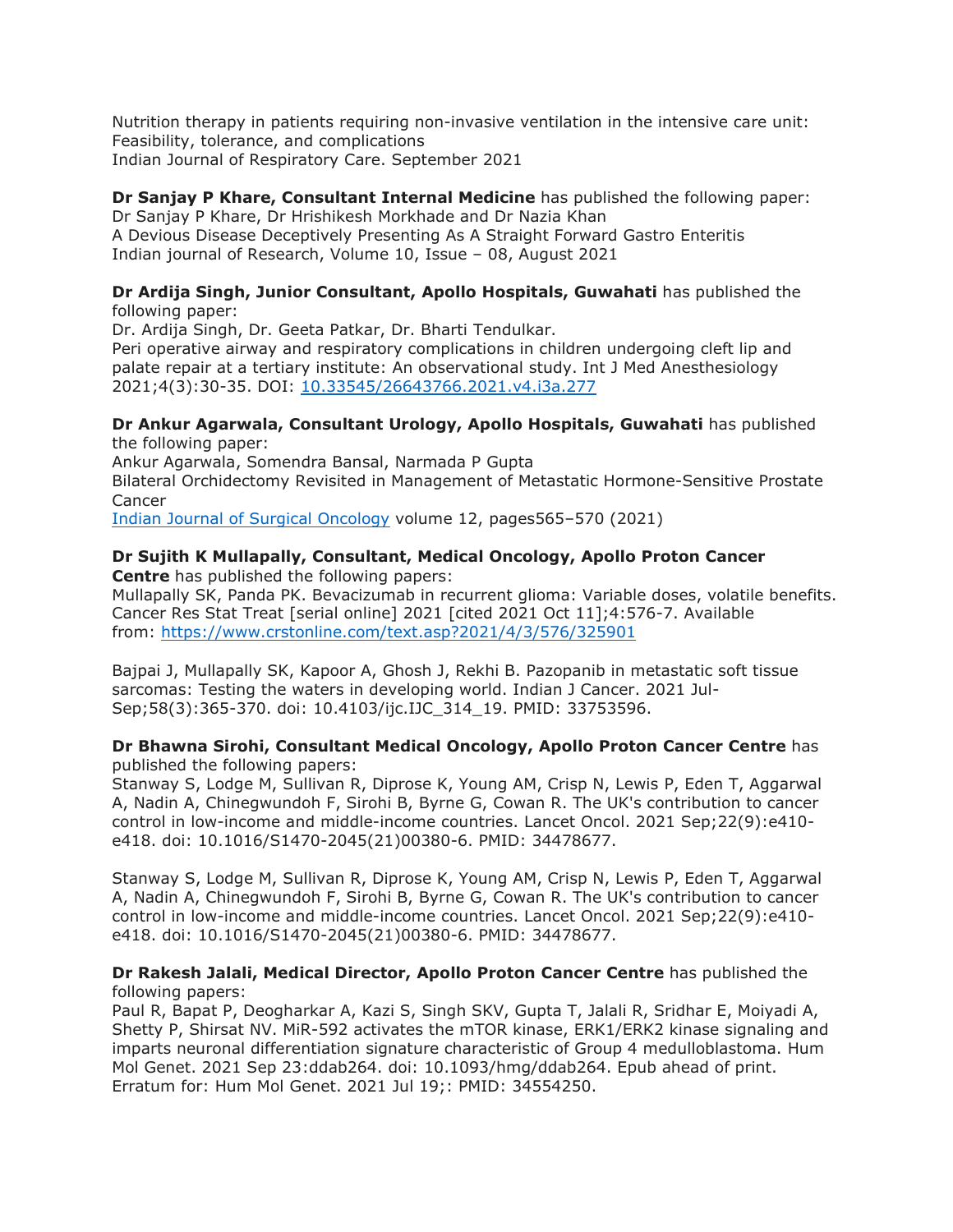Kotecha R, Dutta D, Jalali R, Muacevic A. Editorial: Novel Applications of Stereotactic Body Radiotherapy (SBRT). Front Oncol. 2021 Sep 3;11:760078. doi: 10.3389/fonc.2021.760078. PMID: 34540704; PMCID: PMC8448417.

### **Dr Mallika Goyal, Consultant Ophthalmology, Apollo Hospitals Hyderabad** has published the following papers:

Mallika Goyal, Somasheila I Murthy & Sridhar Annum (2021): Bilateral Multifocal Choroiditis following COVID-19 Vaccination, Ocular Immunology and Inflammation, 03 Aug 2021, DOI: 10.1080/09273948.2021.1957123

[https://doi.org/10.1080/09273948.2021.1957123](https://apc01.safelinks.protection.outlook.com/?url=https%3A%2F%2Fdoi.org%2F10.1080%2F09273948.2021.1957123&data=04%7C01%7Cdranil_t%40apollohospitalsdelhi.com%7C4dacc972dc5c424ec4ef08d99386de35%7C6a4994b0b5fa40878c728214c8b7bc21%7C0%7C0%7C637703029762618681%7CUnknown%7CTWFpbGZsb3d8eyJWIjoiMC4wLjAwMDAiLCJQIjoiV2luMzIiLCJBTiI6Ik1haWwiLCJXVCI6Mn0%3D%7C1000&sdata=N2%2FA3xrnJiE0ERwqMs8z4Z6VA3f0uRxNjBTVlebnGc8%3D&reserved=0)

Mallika Goyal & Somasheila I Murthy (2021): Reply to a Letter to the Editor on a Published Manuscript: Bilateral Multifocal Choroiditis following COVID-19 Vacccination, Ocular Immunology and Inflammation, DOI: 10.1080/09273948.2021.1972716. [https://doi.org/10.1080/09273948.2021.1972716](https://apc01.safelinks.protection.outlook.com/?url=https%3A%2F%2Fdoi.org%2F10.1080%2F09273948.2021.1972716&data=04%7C01%7Cdranil_t%40apollohospitalsdelhi.com%7C4dacc972dc5c424ec4ef08d99386de35%7C6a4994b0b5fa40878c728214c8b7bc21%7C0%7C0%7C637703029762618681%7CUnknown%7CTWFpbGZsb3d8eyJWIjoiMC4wLjAwMDAiLCJQIjoiV2luMzIiLCJBTiI6Ik1haWwiLCJXVCI6Mn0%3D%7C1000&sdata=HhXRB45h7ZyFqVb8NOn4Jan9Cy5CEd7OpHL6D42UpTA%3D&reserved=0)

#### **Dr Kalpana Dash, Consultant Endocrinology, Apollo Hospitals Bilaspur** has published the following papers:

Rajendra Pradeepa, Radhakrishnan Subashini, Ulagamathesan Venkatesan, Somorjit Ningombam, Anil Purty , Mary John, Taranga Reang, Rosang Luaia, Saroj Kumar Tripathy, Sagar Modi, Jatinder Kumar Mokta, Ankush Desai, Kalpana Dash, Mohan Deepa, Elangovan Nirmal, Ranjit Unnikrishnan, Ranjit Mohan Anjana, Tanvir Kaurl, Rupinder Singh Dhaliwal l, Viswanathan Mohan, for the ICMR-INDIAB Study Group a Madras Diabetes Research

Effect of internal migration on diabetes and metabolic abnormalities in India - The ICMR-INDIAB study Journal of Diabetes and Its Complications [https://doi.org/10.1016/j.jdiacomp.2021.108051](https://apc01.safelinks.protection.outlook.com/?url=https%3A%2F%2Fdoi.org%2F10.1016%2Fj.jdiacomp.2021.108051&data=04%7C01%7Cdranil_t%40apollohospitalsdelhi.com%7C4dacc972dc5c424ec4ef08d99386de35%7C6a4994b0b5fa40878c728214c8b7bc21%7C0%7C0%7C637703029762628642%7CUnknown%7CTWFpbGZsb3d8eyJWIjoiMC4wLjAwMDAiLCJQIjoiV2luMzIiLCJBTiI6Ik1haWwiLCJXVCI6Mn0%3D%7C1000&sdata=iz2fFyllUixP5HcaLC00vcGcdnzWnrvnGdipl4pmxHo%3D&reserved=0)

#### **Dr.Anand Murugesan, Consultant Anaesthesiology and Interventional Pain Specialist, Apollo Main Hospitals** has published the following papers: Anand Murugesan, Deepak Gurunathan, M. S. Raghuraman, Daivam Indumathi, M. Thiriloga Sundary

Comparison of 0.125% and 0.2% ropivacaine in continuous lumbar plexus block for postoperative analgesia after total hip arthroplasty. The Indian Anaesthetists' Forum | Volume 22 | Issue 2 | July-December 2021

Anand Murugesan, M. S. Raghuraman, Vinod Krishnagopal Radiofrequency ablation of stellate ganglion for neuropathic pain due to brachial plexus neurofibroma in a patient with neurofibromatosis type 1 The Indian Anaesthetists' Forum | Volume 22 | Issue 2 | July-December 2021

#### **Dr. Raju Vaishya, Consultant, Orthopaedics and Joint Replacement Surgeon, Apollo Hospitals Delhi** has published the following papers:

- 1. Mlcochova P, Kemp S, Dhar MS, Papa G, Meng B, Ferreira IATM,.... Vaishya et al. SARS-CoV-2 B.1.617.2 Delta variant replication and immune evasion. NATURE. 2021 Sep 6. doi: 10.1038/s41586-021-03944-y. Epub ahead of print. PMID: 34488225.
- 2. Jain VK, Gautam D, Iyengar KP, Vaishya R, Malhotra R. Challenges in Conducting and Completing the Orthopaedic Postgraduate Thesis During COVID-19 Pandemic. Indian J Orthop Sept. 2021; doi[:10.1007/s43465-021-00503-5](https://apc01.safelinks.protection.outlook.com/?url=https%3A%2F%2Fdoi.org%2F10.1007%2Fs43465-021-00503-5&data=04%7C01%7Cdranil_t%40apollohospitalsdelhi.com%7C4dacc972dc5c424ec4ef08d99386de35%7C6a4994b0b5fa40878c728214c8b7bc21%7C0%7C0%7C637703029762628642%7CUnknown%7CTWFpbGZsb3d8eyJWIjoiMC4wLjAwMDAiLCJQIjoiV2luMzIiLCJBTiI6Ik1haWwiLCJXVCI6Mn0%3D%7C1000&sdata=Z%2Fi2qMrqWVlEN28tSPVAxCcBs0Rl7cqUlJrAKrTTO4I%3D&reserved=0)